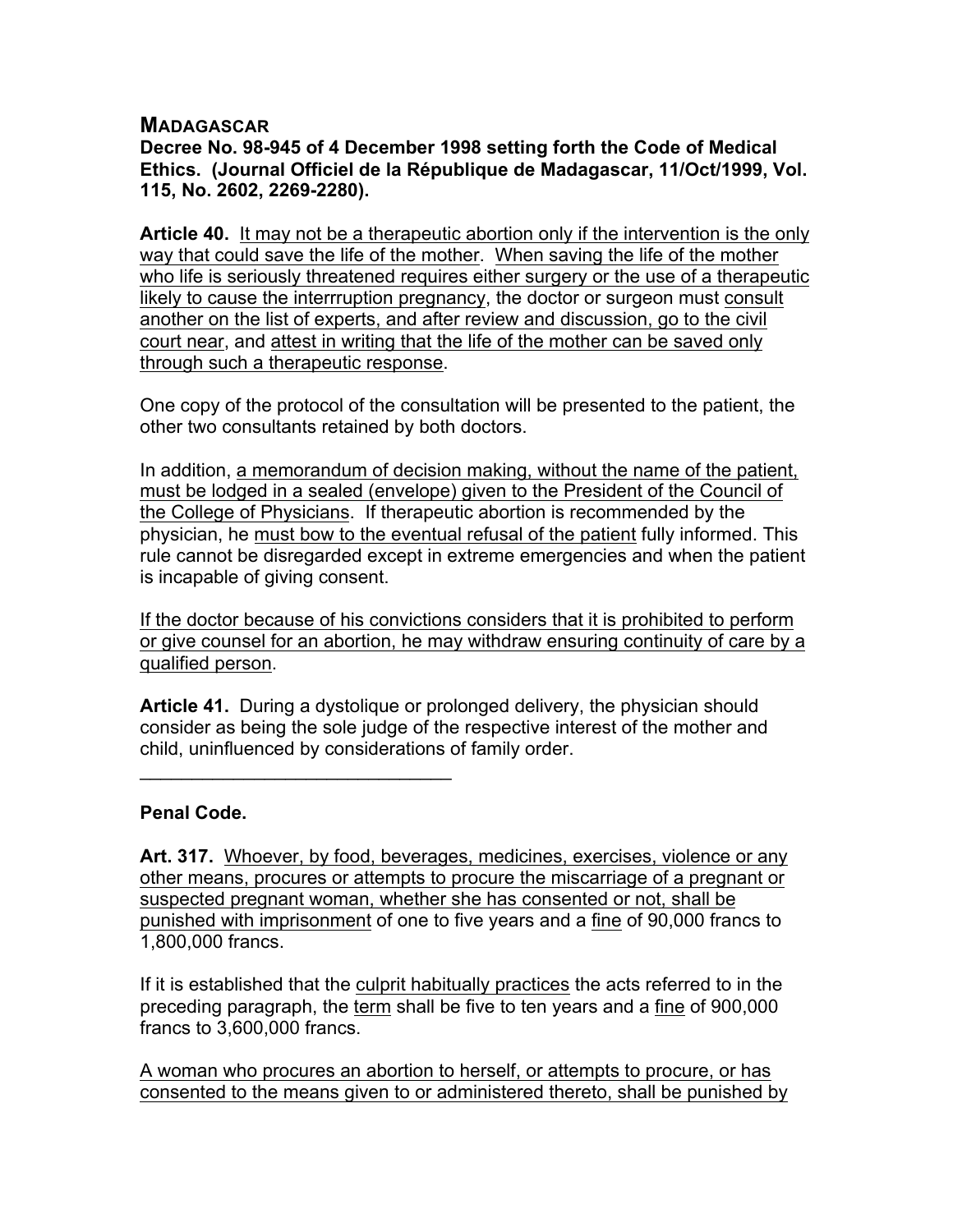imprisonment of six months to two years and a fine of 18,000 francs to 360,000 francs.

Doctors, midwives, dentists, pharmacists, and medical students, students or employees in pharmacies, herbalists, surgical truss, merchants of surgical instruments, nurses, masseurs, masseuses who have promoted or practiced the means of procuring abortion shall be sentenced to penalties of the first and second paragraphs of this Article. Suspension for at least five years or the absolute inability of the exercise of their profession will further pronounced against the guilty.

Every person who contravenes the prohibition to practice issued under the preceding paragraph shall be punished with imprisonment of six months less a year and more than two years and a fine of 180,000 francs and less than 1,800,000 francs at most, or one of these penalties.

In the cases referred to in paragraphs 1, 2, 4 and 5 of this Article, the offender may also be banned from entering ….

**Decree No. 98-945 of 4 December 1998 setting forth the Code of Medical Ethics. (Journal Officiel de la République de Madagascar, 11/Oct/1999, Vol. 115, No. 2602, 2269-2280).**

 $\mathcal{L}_\text{max}$  , where  $\mathcal{L}_\text{max}$  and  $\mathcal{L}_\text{max}$ 

**Article 40.** Il ne peut etre procede a un avortement therapeutique que si cette intervention est le seul moyen susceptible de sauvegarder la vie de la mere. Lorsque la sauvegarde de la vie de la mere gravement menace exige soit une intervention chirurgicale, soit l'emploi d'une therapeutique susceptible d'entrainer l'interrruption de la grossesse, le medecin traitant ou le chirurgien, don't l'un pris sur la liste des experts pres le tribunal civil qui, après examen et discussion, attesteront par ecrit que la vie de la mere ne peut etre sauvegardee qu'au moyen d'une telle intervention therapeutique.

Un des exemplaires du protocole de la consultation sera remis a la malade, les deux autres conserves par les deux medecins consultants.

En outré, un protocole de la decision prise, n'indiquant pas le nom de la malade, doit etre adresse sous pli recommande au president du Conseil de l'Ordre des medecins. En cas d'indication d'avortement therapeutique le medecin doit s'incliner devant le refus eventuel de la malade dument informee. Cette regle ne peut supporter d'exception que dans d'extreme urgence et lorsque la malade est hors d'etat de donner son consentement.

Si le medecin, en raison de ses convictions estime qu'il lui est interdit de conseiller de pratiquer l'avortement, il peut se retirer en assurant la continuite